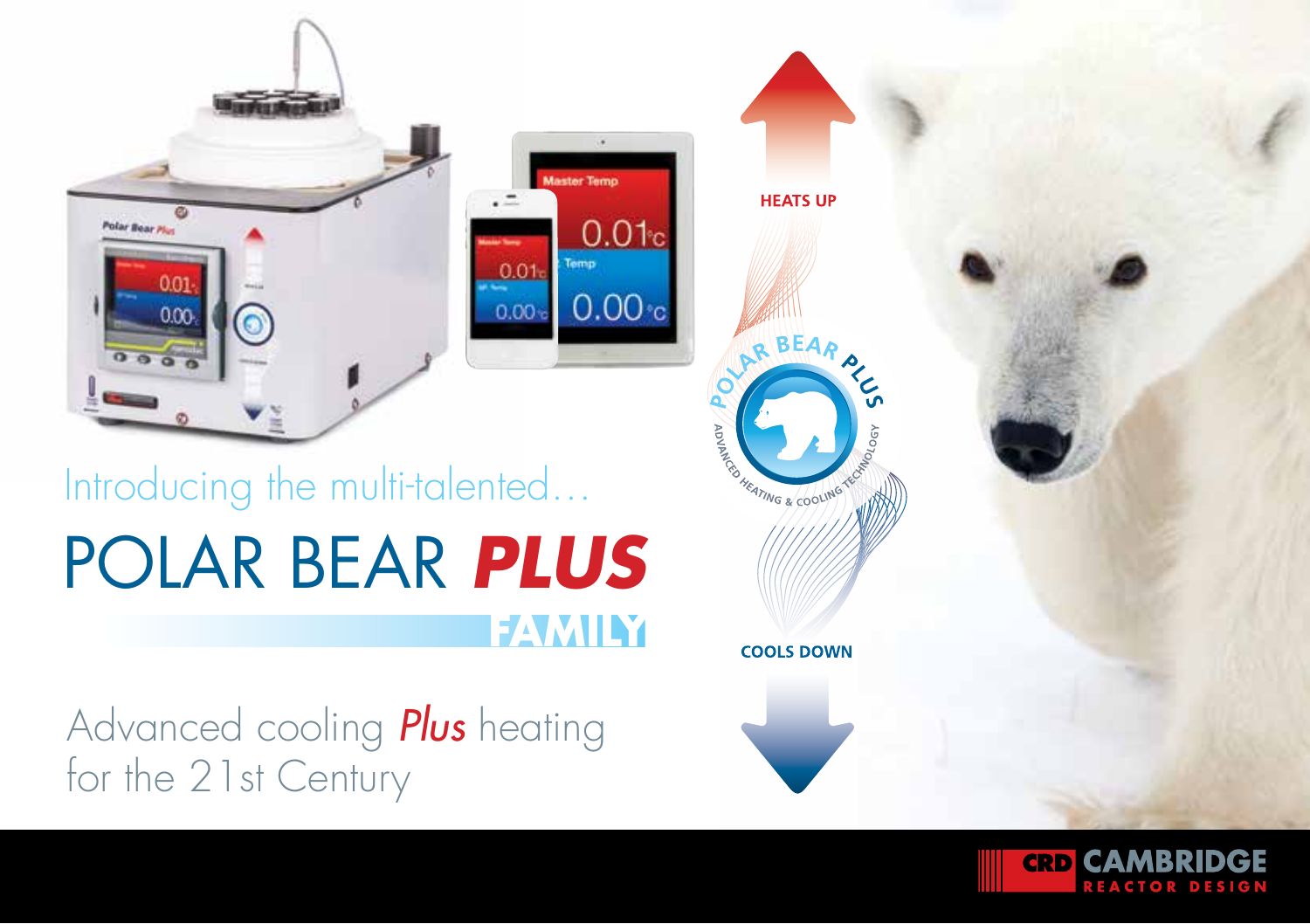# **WELCOME TO A REVOLUTION IN TEMPERATURE MANAGEMENT.**

The Polar Bear Plus family sets a new benchmark for precision heating and cooling by removing all the hassle and giving you more time to do what you do best. The industry-leading technology paired with an elegant, modern design makes the Polar Bear Plus a must have for any leading-edge environment. For more information and full specifications, please visit:

#### WWW.CAMBRIDGEREACTORDESIGN.COM/**POLARBEARPLUS**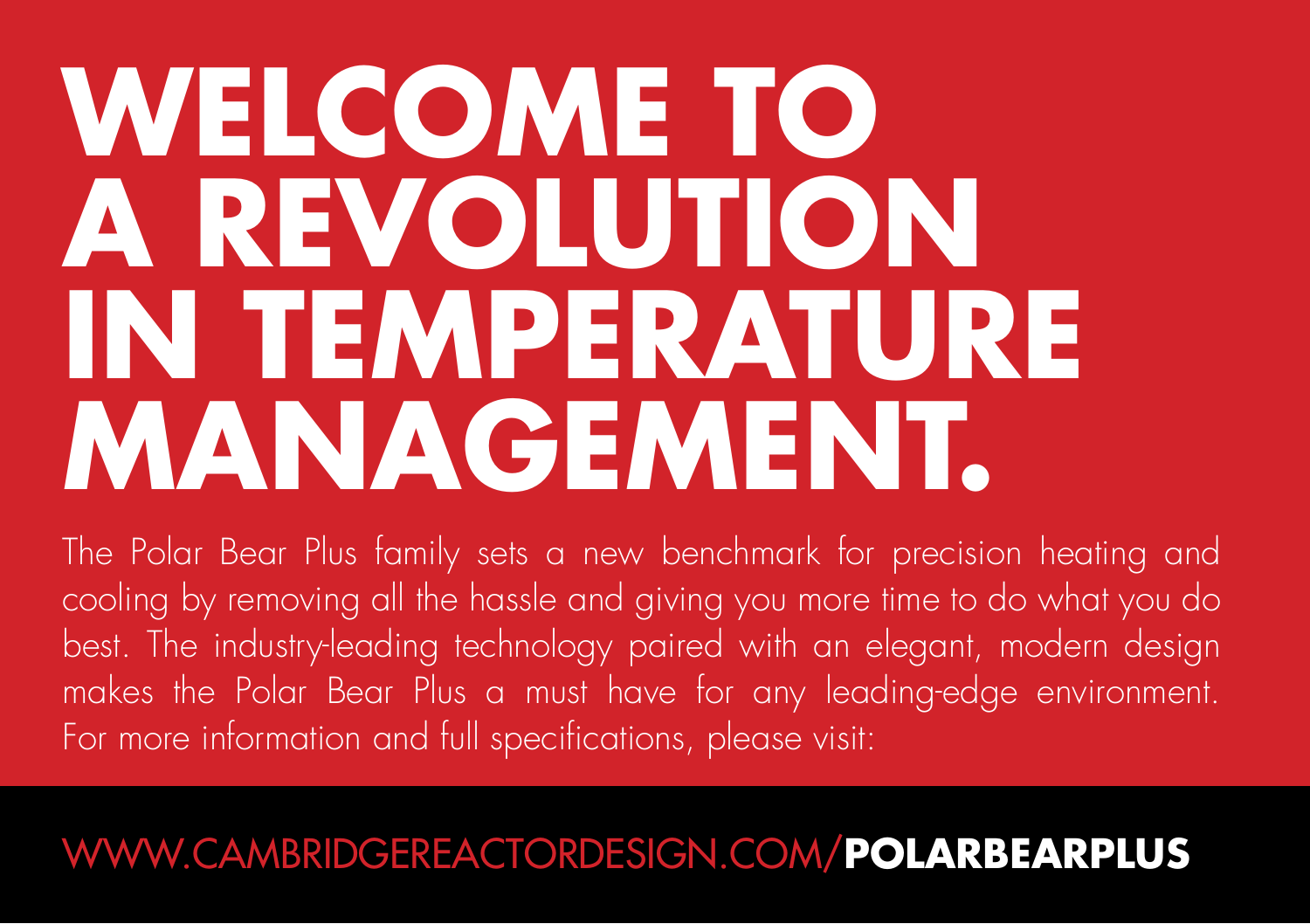## POLAR BEAR *PLUS*







Many applications are suited to the flexible plate format and simple operation of our standard Polar Bear *Plus*. Simply turn it on and set the temperature of the plate or the contents.

## **Compact, Accurate, Flexible**



A range of holders is available to ensure efficient heat transfer, whilst a magnetic stirrer drive adds versatility to this very compact unit.

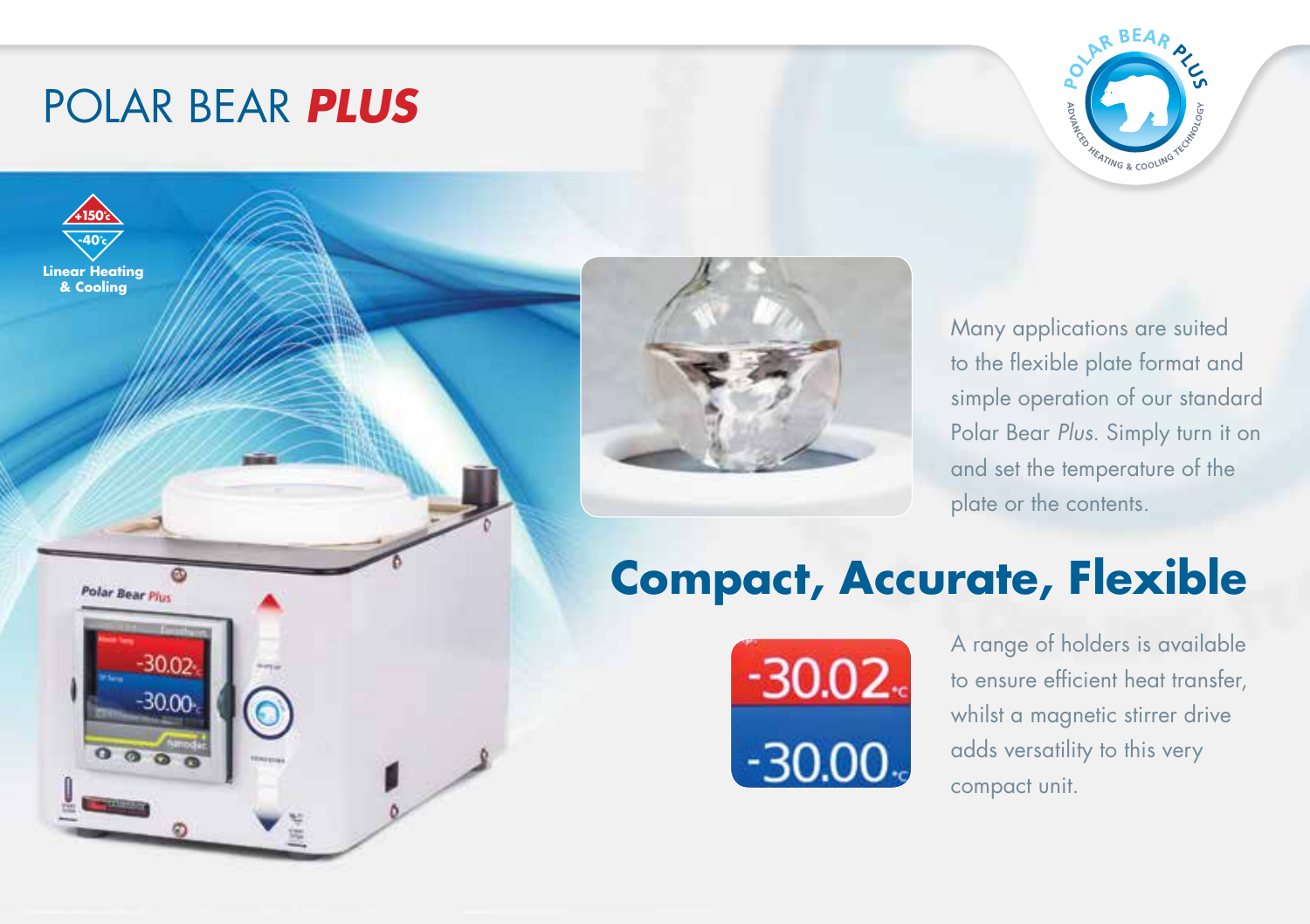## POLAR BEAR *PLUS* **CRYSTAL**





Polar Bear Plus

 $0<sup>o</sup>$  $0.00$ 





Sophisticated temperature control is the key to the Polar Bear *Plus* Crystal, developed with input from scientists. The temperature gradients that can be achieved, together with programmable temperature profiling and cycling, make this the first choice for your crystallisation investigations.

## **Effortless, Reliable, Intelligent**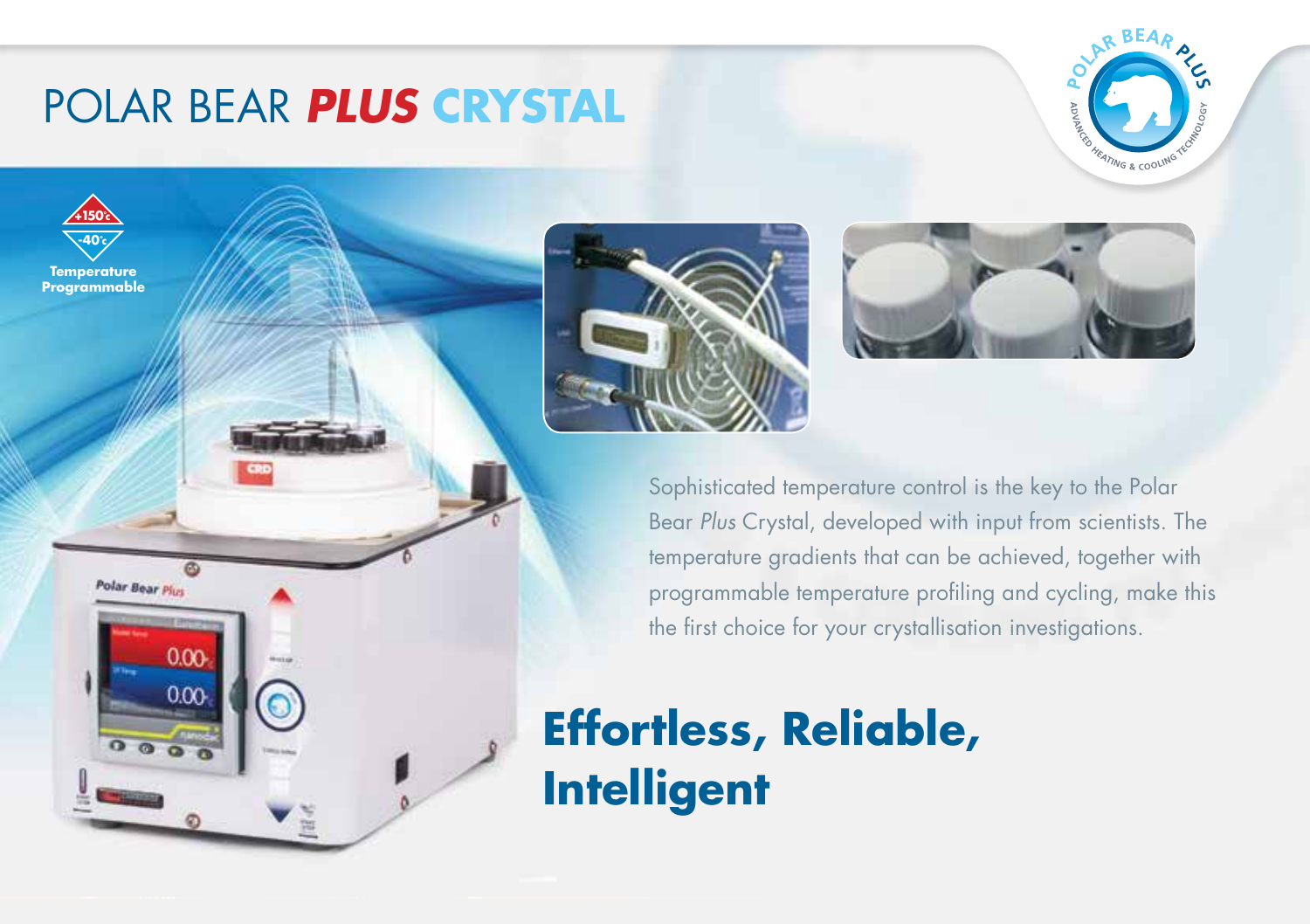#### POLAR BEAR *CUB*



# **Precise, Proficient, Plug n Play**

Our Polar Bear Cub is designed for laboratory cooling applications. It offers many of the features and options of the Polar Bear Plus but comes at a reduced price. It takes advantage of our advanced cooling technology and allows scientist to perform stirred and sub-ambient reactions in a range of standard vials and flasks. The cooling plate provides the necessary performance to ensure cooling conditions across the temperature range from −40 to +30 °C. The Polar Bear Cub can be set up in seconds, operates accurately and reproducibly, and can be run unattended safely.

**ACED COOLING T Bear Facts** Each member of Polar Bear *Plus* family accurately delivers temperatures down to -40°C at the touch of a button. No solvents, ice, heat transfer fluids or other peripherals are needed – just plug it in and set the desired temperature. **For further** 

WWW.CAMBRIDGEREACTORDESIGN.COM/**POLARBEARPLUS**

EACT

ER  $\overline{\odot}$ 

AMBRID

: WW.

 $\frac{1}{6}$ ESI  $\overline{\triangle}$ ORL

l/NO

POLARBEARPLU

**details and full specifications, visit**